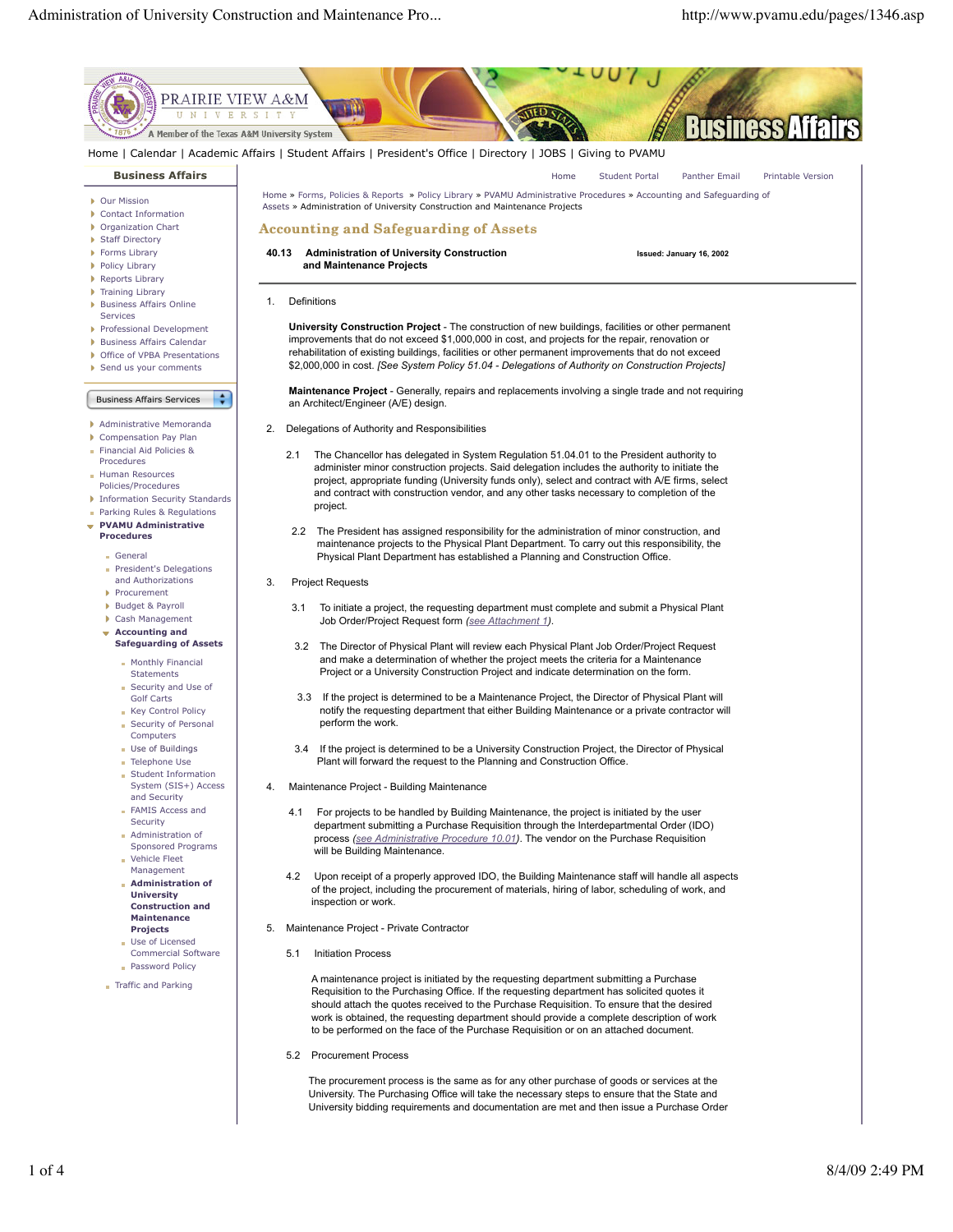- $\triangleright$  Travel
- Human Resources
- **Students**
- **InterCollegiate Athletics**
- Academic Programs and Faculty
- Public Affairs and Development
- PVAMU Rules
- Travel Policies
- *Payable Office.* 6. Minor Construction Project
	- 6.1 General

 The University will adhere to The Texas A&M University System Construction Procedures Manual. Exceptions to the procedures and forms contained therein will be approved by the TAMUS Facilities Planning and Construction Office.

 to the selected vendor. Upon completion of the project and receipt of an invoice, the Accounts Payable Office will obtain an approval to pay from the department receiving the services and

 *Note: Vendors sometimes provide an invoice to the receiving department at the end of the job. When this occurs, it is important that the receiving department approve the invoice for payment, note the Purchase Order number on the face of it, and forward it immediately to the Accounts*

6.2 Project Initiation and Approvals

then process it for payment.

- 6.2.1 Upon receipt of a Physical Plant Work Order Request for a minor construction project, the Construction and Planning Coordinator will prepare a C-1 form to obtain approval to initiate each requested project. Depending upon the size and nature of the project, a C-1 may be prepared to fund the initial design work and then a second C-1 prepared after the project has been designed and bid to fund the full project. Sometimes circumstances make it is necessary to modify the scope and cost of the project. When this occurs, a C-1 form must be completed to obtain approval of the changes.
- 6.2.2 The completed C-1 form is routed for the following approvals:

| Approval                                               | Purpose                                                                                                                                |
|--------------------------------------------------------|----------------------------------------------------------------------------------------------------------------------------------------|
| Requesting Budget Head                                 | Approval of project scope and funding source.                                                                                          |
| Office of Sponsored Programs or Research<br>Foundation | Approval of compliance with grant or contract requirements.                                                                            |
| Construction and Planning Coordinator                  | Certification that C-1 form is correct and complete.                                                                                   |
| Director of Physical Plant                             | Certification that all Physical Plant requirements have been met.                                                                      |
| Vice President for University Operations               | Certification that all Physical Plant requirements have been met; Recommendation that project<br>proceed.                              |
| Controller                                             | Certification that sufficient funding is available in source account and that source of funds can<br>legally be used for construction. |
| Vice President for Finance and<br>Administration       | Certification that all financial and legal requirements have been met; Recommendation that project<br>Iproceed.                        |
| President                                              | Approval of Project.                                                                                                                   |

## 6.3 A/E Contracting Process

- 6.3.1 Specific minor construction projects will be assigned to an eligible A/E firm based upon project requirements, availability and interest of firm in the project, ability of firm to meet project time lines, etc. An A/E contract amendment will be executed for each project assigned. *[See Section 11 for contract approval process.]*
- 6.3.2 Upon execution of the contract amendment, the Construction and Planning Coordinator will submit a Purchase Requisition (with copy of contract amendment attached) for the full amount of the amendment to the Purchasing Office for processing of a Purchase Order.
- 6.4 Construction Bidding and Contracting Process
	- 6.4.1 Upon approval of the project design, the Construction and Planning Coordinator will put together a bid package containing the scope of work, construction contract form, design and work specifications, and all required standard forms relative to the project.
	- 6.4.2 A Request for Bid (RFB) will be issued and advertised by the Purchasing Office in compliance with System Policy 51.01 - Advertising Policy for Construction Projects, including posting on the Texas Market Place. The Construction and Planning Coordinator will initiate newspaper advertisements with Purchase Requisitions. The RFB will require bids to be submitted directly to the Purchasing Office.
	- 6.4.3 Bids will be secured by the Purchasing Office until the scheduled bid opening. The bid opening will be jointly administered and witnessed by representatives from the Purchasing Office and the Physical Plant Department. The Purchasing Office will document attendance and tabulate bids received using its standard forms.
	- 6.4.4 The Construction and Planning Coordinator, with consultation of the assigned A/E firm, will review the bids and make the selection based upon conformance to bid requirements and the bid amount. Generally, the lowest qualified bid will be awarded the contract. Justifications for selections other than the lowest bidder will be documented.
	- 6.4.5 The selected contractor will be asked to execute the standard construction contract form. *[See Section 10 (below) for required contract approvals.]* Upon execution of the contract and upon receipt of required bonding and insurance documentation by the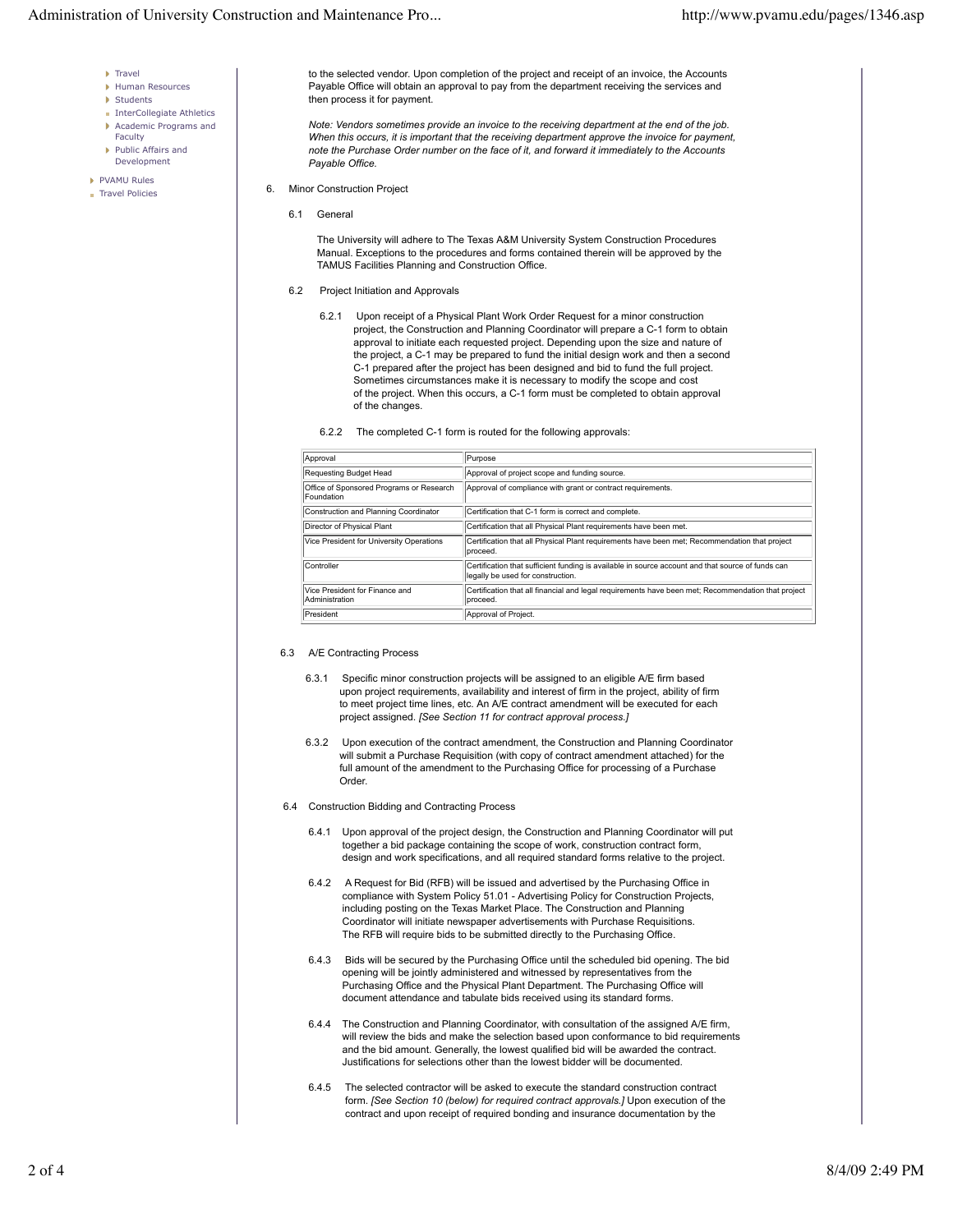University, the contractor is authorized to begin construction.

 6.4.6 If during the construction project a change to the project specifications is required to address an issue identified and the issue is within the original project scope, the standard Change Order form will be processed by the Construction and Planning Coordinator and approved by all parties who approved the original contract. Except in the case of an emergency, work associated with the Change Order will not be authorized until all approvals are obtained. 6.4.7 Upon execution of the construction contract, the Construction and Planning Coordinator will submit a Purchase Requisition to the Purchasing Office for issuance of a Purchase Order. Upon execution of a contract amendment, the Construction and Planning Coordinator will submit a Purchase Requisition to the Purchasing Office to increase the amount of the Purchase Order for the original contract. Copies of the contract and/or contract amendment must be attached to the Purchase Requisition. 6.5 Payment Process 6.5.1 The University will adhere to the payment processes contained in the standard A/E and construction contract forms. 6.5.2 Upon receipt of a billing from an A/E or construction contractor, the Construction and Planning Coordinator will review and verify that the billing amount is correct and conforms to the contract and that the work has been completed. The Construction and Planning Coordinator will prepare and approve a Construction Voucher and submit it to the Accounts Payable Office for processing. The applicable Purchase Order and Project Account numbers must be referenced on the voucher. 6.6 Project Design and Management Fees 6.6.1 The project design and management fees for Physical Plant Construction Projects will be handled as follows: Project Design The A/E fee will be negotiated for each project. An A/E fee in excess of 10% of the construction cost must be approved by the Vice President for Finance and Administration. Project Management Each project will be assessed a 5% management fee to help defray the cost of administering projects. 6.6.2 The project design fees will be paid to the A/E using the prorated payment schedule provided for in the A/E contract. The project management fees will be billed by the Planning and Construction Office on a monthly basis by IDO, based upon project expenditures for the month. 6.7 Project Accounting and Close-outs 6.7.1 Upon completion of the construction project and payment of all billings, the Planning and Construction Office will prepare the standard C-30 form to close out the project and revert any unspent funds to the source accounts. As part of the close out, the Planning and Construction Office will determine the proper breakdown of project costs between capital and non-capital. Within the capital category, a breakdown by asset class to meet the State Comptroller's componentization requirements will be provided. The C-30 form should be completed and processed within 90 days of the project completion. 6.7.2 Upon receipt of the C-30 form, the General Accounting Office will prepare the necessary journal entries to record the reversion of funds and close out of construction costs from Construction in Progress to the appropriate asset accounts and/or expense codes. 7. Telecommunications and Campus Net 7.1 Telecommunications Projects must be submitted to the University's Telephone Office. The Director of Telecommunications is responsible for administering the project and providing proper coordination with the Physical Plant Department. A copy of all As-Built Drawings for each project will be submitted to the Construction and Planning Office for record. 7.2 Campus Net Projects must be submitted to the Information Technology Services Department. The Associate Vice President for University Operations is responsible for administering the project and providing proper coordination with the Physical Plant Department. A copy of all As-Built Drawings for each project will be submitted to the Construction and Planning Office for record. 8. A/E Selection Process 8.1 Projects \$600,000 or less 8.1.1 To expedite individual construction projects, the University will select Architectural/Engineering (A/E) firms to be on its approved A/E list. 8.1.2 Interested A/E firms will be invited through a Request for Qualifications (RFQ) to submit information on their credentials, experience, prior projects, and references. The RFQ will be advertised in accordance with System Policy 51.01 - Advertising